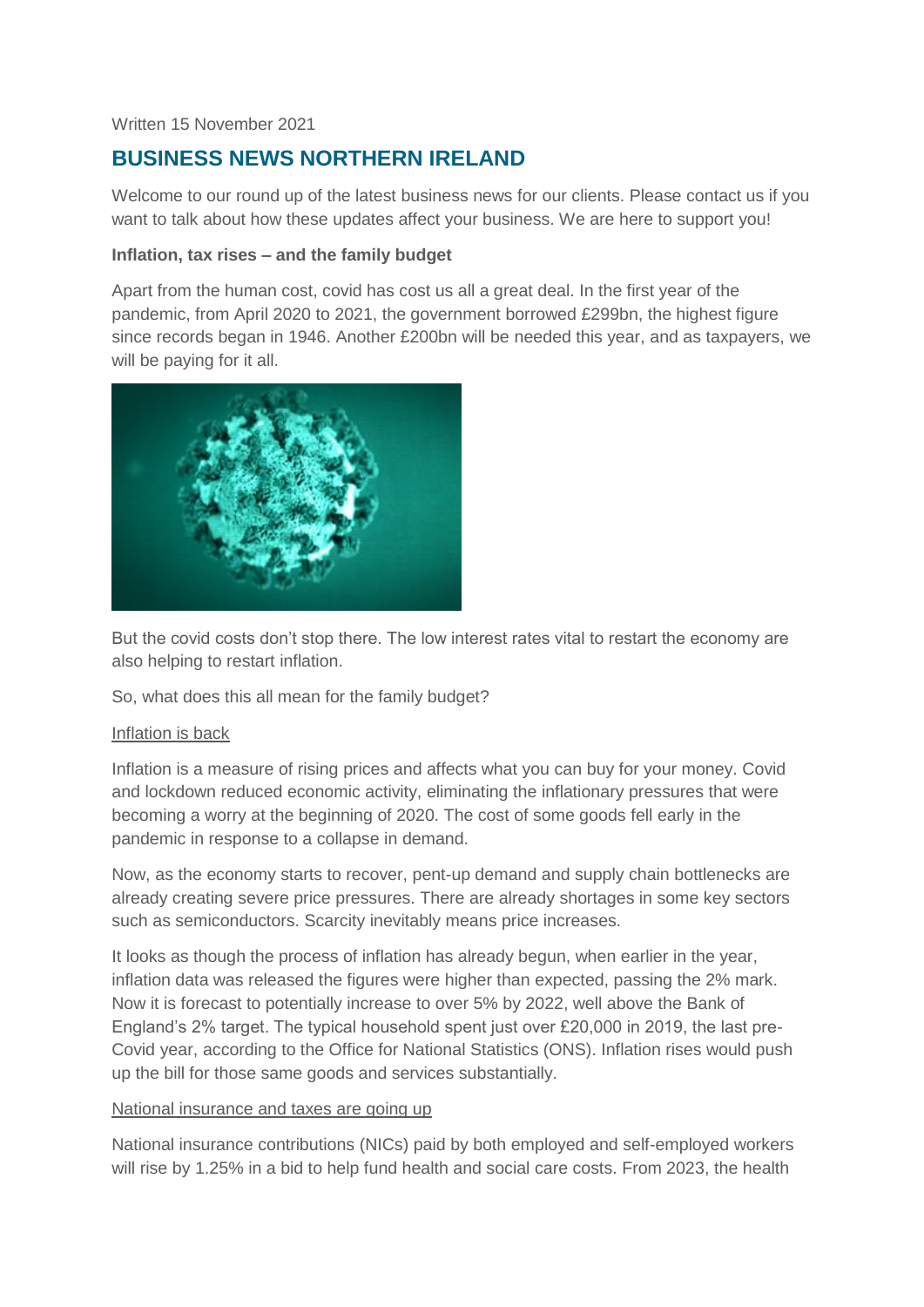and social care levy element will then be separated out and the exact amount employees pay will be visible on their pay slips. It will be paid by all working adults, including workers over the state pension age – unlike other NICs. This means an employed basic rate taxpayer earning £24,100 a year would contribute an extra £180, while a higher rate taxpayer earning the median higher rate taxpayer's income of £67,100 a year would pay £715.

In the March Budget there were minor increases to the £12,500 - and £50,000 - income tax thresholds to £12,570 and £50,270 respectively but these are frozen until 2026. These thresholds – which determine how much a person can earn before paying income tax, and who will pay at the higher 40% rate – usually rise with inflation, now they will not. So, we could all be paying more tax over the next 5 years.

All these increases add up to increased pressure on the family budget with higher prices and more taxes. Wages may be on the up – but probably not by enough to compensate for the added costs and tax rises.

## Please talk to us about planning ahead because with some help you may be able to make your money work harder for you and reduce the amount the taxman can take.

Your financial plans may need a fresh look, and you may need an expert to help you. We are ready to provide all the help you need.

# **UK will be the world's first net zero financial centre**

The Chancellor has set out the UK's plans to become the world's first net zero aligned financial centre and welcome "historic" climate commitments from private companies covering \$130 trillion of financial assets at COP26.



Over \$130 trillion – 40% of the world's financial assets – will now be aligned with the climate goals in the Paris Agreement, thanks to climate commitments from financial services firms.

New UK climate finance projects funded from the UK's international climate finance commitment will help developing countries to fund green growth and adapt to the changing climate.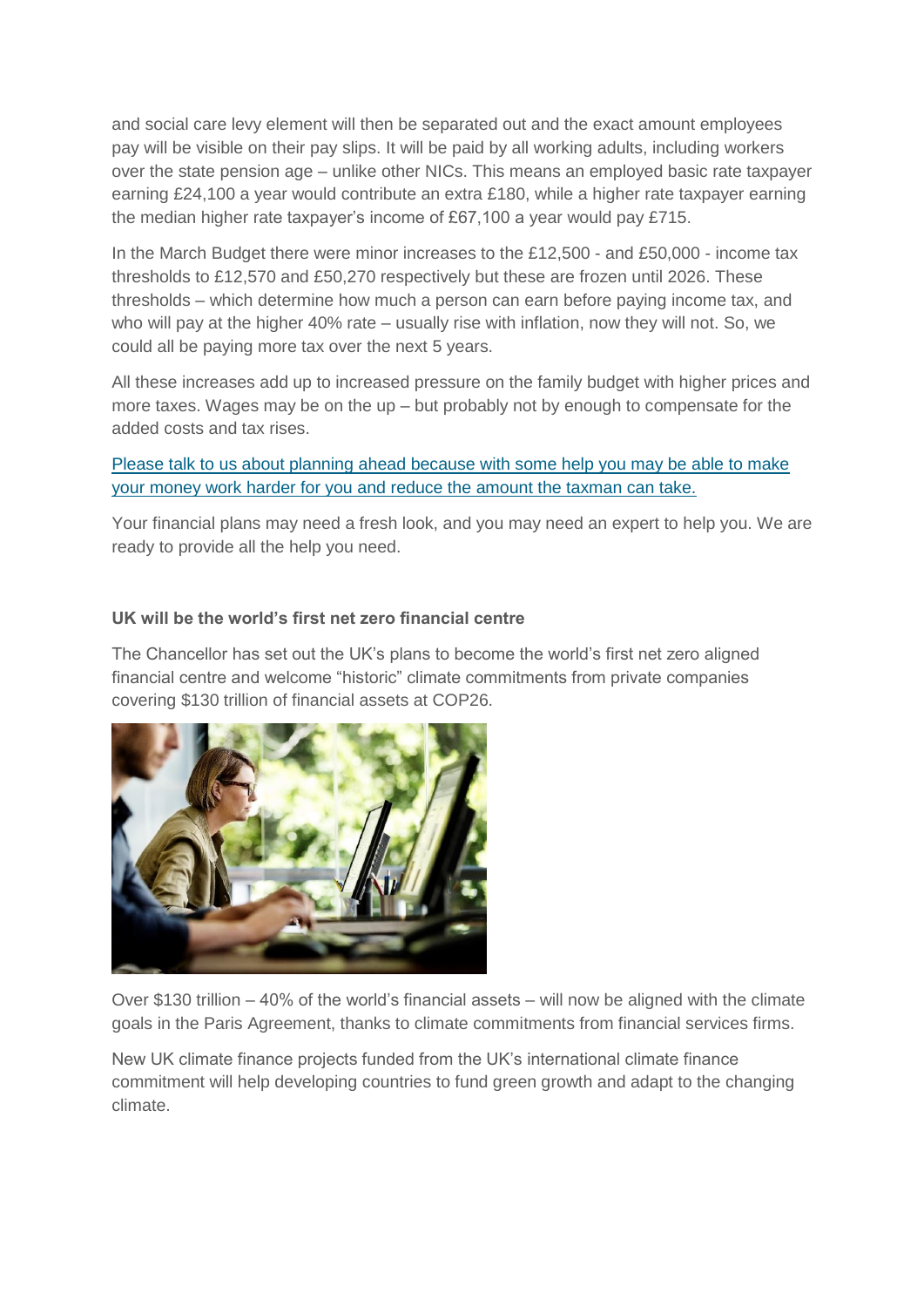These commitments will help to create a huge pool of cash that could fund the net zero transition, including the move away from coal, the shift to electric cars, and the planting of more trees.

Under the proposals, there will be new requirements for UK financial institutions and listed companies to publish net zero transition plans that detail how they will adapt and decarbonise as the UK moves towards a net zero economy by 2050.

To guard against greenwashing, a science-based 'gold standard' for transition plans will be drawn up by a new Transition Plan Taskforce, composed of industry and academic leaders, regulators, and civil society groups.

These commitments come from over 450 firms from all parts of the financial industry, based in 45 countries across six continents, and have been delivered through the Glasgow Financial Alliance for Net Zero (GFANZ), which was launched by the UK to harness the power of the financial sector in the transition to net zero.

The UK has convened over 30 advanced and developing countries from across 6 continents and representing over 70% of global GDP to back the creation of a new global climate reporting standards by the IFRS Foundation to give investors the information they need to fund net zero.

See: [Fact Sheet: Net Zero-aligned Financial Centre -](https://www.gov.uk/government/publications/fact-sheet-net-zero-aligned-financial-centre) GOV.UK (www.gov.uk)

## **Finance Bill 2021-22 published**

The Finance Bill 2021-22 was published earlier this month legislating for tax changes announced at the Budget. Changes taking effect also crack down on tax avoidance and deliver a simpler tax system. It will extend tax reliefs for museums, galleries, theatres and orchestras, implement the new residential property developer tax, and introduce reforms to tonnage tax, among other changes.

Many changes will come into effect for the next tax year starting in April 2022.

See: [Finance \(No. 2\) Bill -](https://bills.parliament.uk/bills/3060) Parliamentary Bills - UK Parliament

#### **Claiming the Bus Recovery Grant**

The Bus Recovery Grant (BRG) has been set up to support commercial bus operators in England due to the ongoing impacts of coronavirus (COVID-19) on their revenue from reduced patronage.  

To claim the BRG, you must:

- 1. Be a public bus operator running commercial or community bus services in England outside of the London and Greater Manchester areas.
- 2. Have completed an application to join the BRG scheme you cannot now apply to join the scheme and make claims.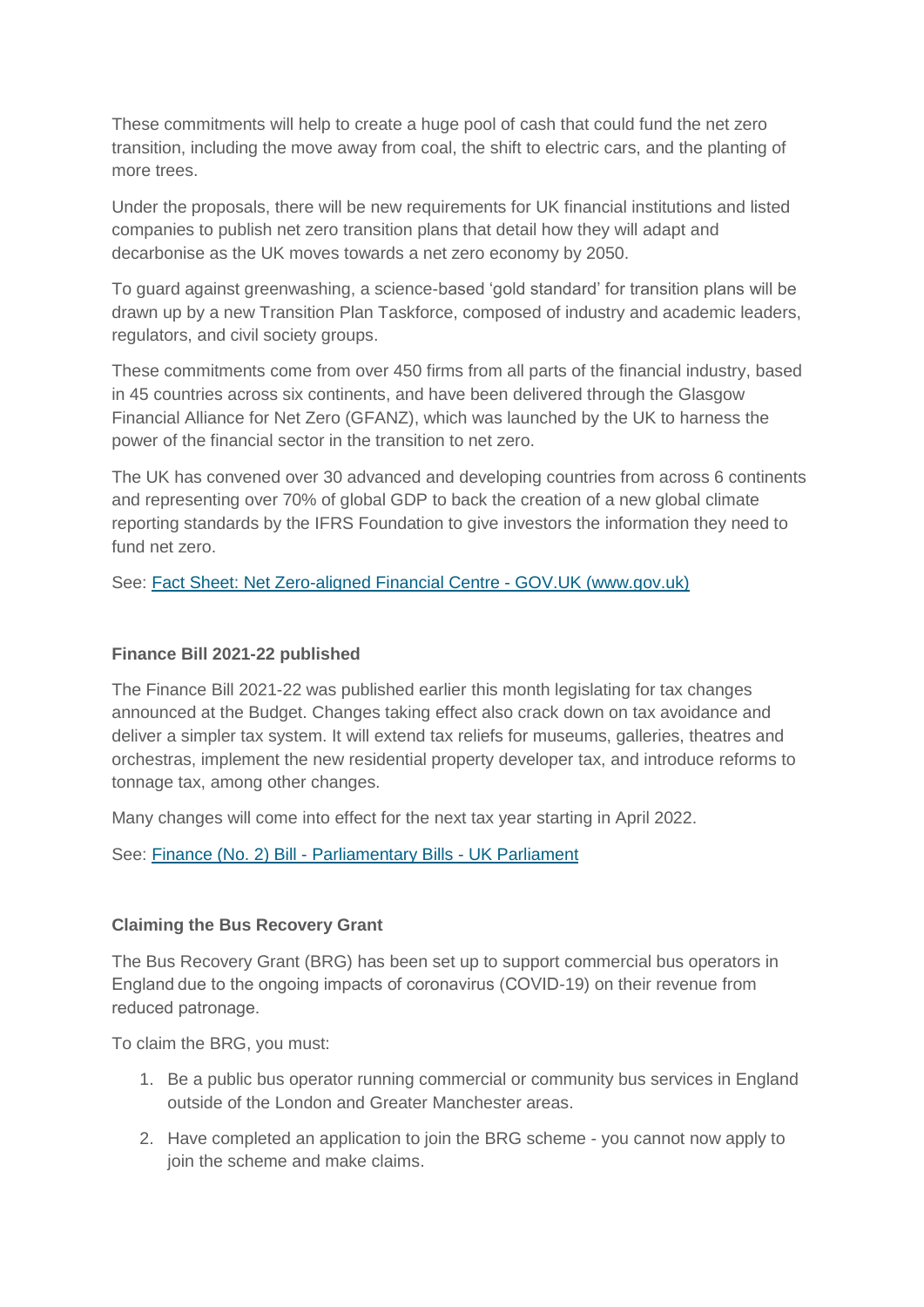- 3. Meet the [eligibility criteria for the Bus Service Operators Grant \(BSOG\).](https://www.gov.uk/government/collections/bus-services-grants-and-funding)
- 4. Currently be running at 90% or more of pre-COVID-19 mileage levels if your mileage is beneath this you must contact the Department for Transport at [BRG@dft.gov.uk](mailto:BRG@dft.gov.uk) and your local transport authority (LTA).

Operators should claim the BRG for each 4-week period. You can now claim online for 27 October to 23 November 2021 (period 3) onwards.

See: [Claiming the Bus Recovery Grant -](https://www.gov.uk/guidance/claiming-the-bus-recovery-grant?utm_medium=email&utm_campaign=govuk-notifications&utm_source=b6e0ae3c-4586-4820-a56d-468d83b86c79&utm_content=daily) GOV.UK (www.gov.uk)

## **First oral antiviral for COVID-19 approved by MHRA**

Developed by Ridgeback Biotherapeutics and Merck Sharp & Dohme (MSD), Lagevrio works by interfering with the virus' replication. This prevents it from multiplying, keeping virus levels low in the body and therefore reducing the severity of the disease.

Based on the clinical trial data, Lagevrio is most effective when taken during the early stages of infection and so the MHRA recommends its use as soon as possible following a positive COVID-19 test and within five days of symptoms onset.

Molnupiravir has been authorised for use in people who have mild to moderate COVID-19 and at least one risk factor for developing severe illness. Such risk factors include obesity, older age (>60 years), diabetes mellitus, or heart disease.

See: [First oral antiviral for COVID-19, Lagevrio \(molnupiravir\), approved by MHRA -](https://www.gov.uk/government/news/first-oral-antiviral-for-covid-19-lagevrio-molnupiravir-approved-by-mhra?utm_medium=email&utm_campaign=govuk-notifications&utm_source=2f374817-e61f-4af3-9137-4382c3927e61&utm_content=daily) [GOV.UK \(www.gov.uk\)](https://www.gov.uk/government/news/first-oral-antiviral-for-covid-19-lagevrio-molnupiravir-approved-by-mhra?utm_medium=email&utm_campaign=govuk-notifications&utm_source=2f374817-e61f-4af3-9137-4382c3927e61&utm_content=daily)

#### **International Trade Week**

The UK's first ever International Trade Week is here. The week offers a series of events to help businesses learn more about selling globally and connect with trade industry experts.

Whether your business currently sells goods or services internationally, or is yet to start, whether you are a small business new to exporting to multinational companies looking to expand your horizons, International Trade Week will give you the inspiration, advice and confidence to take the next steps to grow your business.

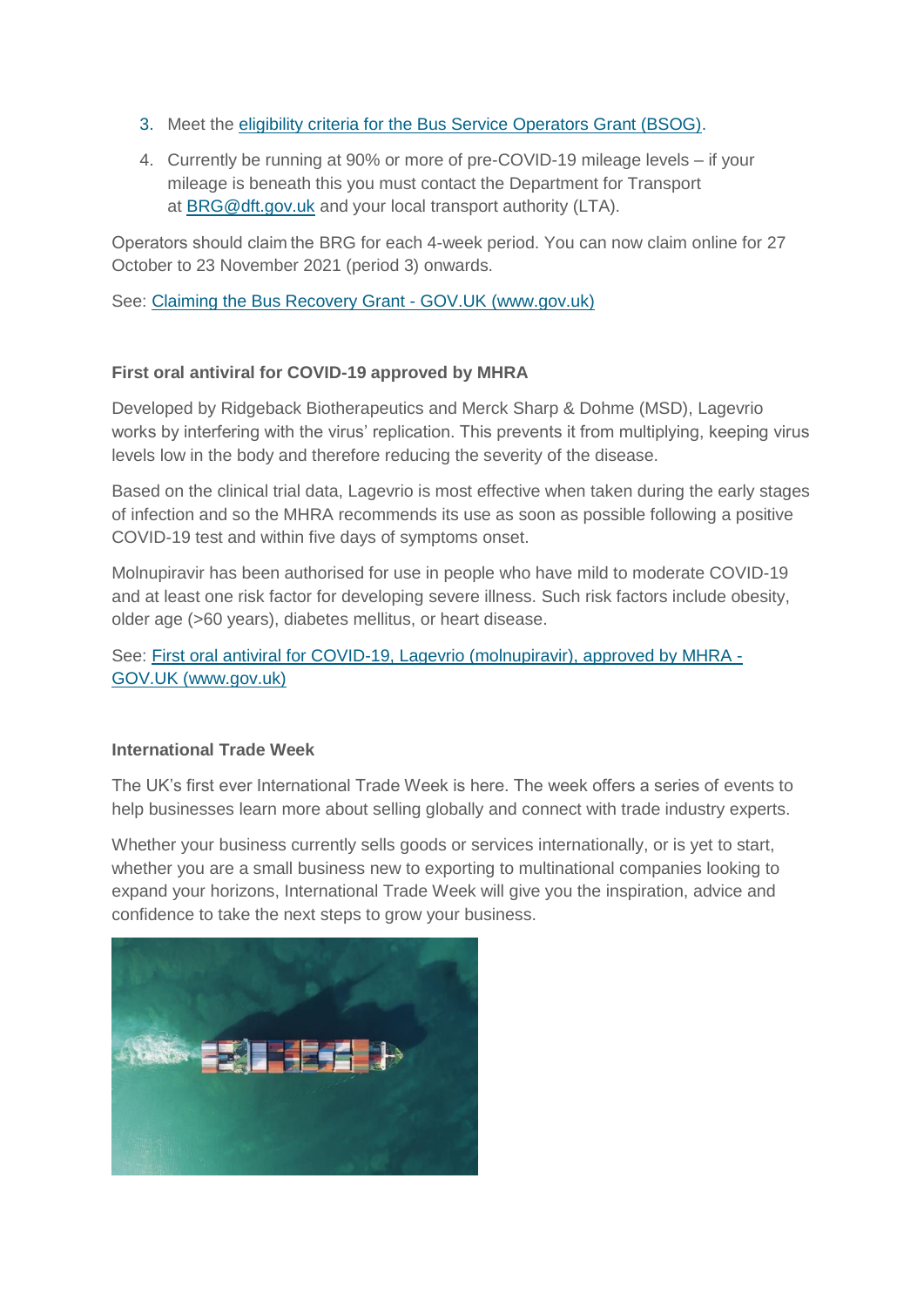You can build your own programme of events across the week, with both virtual and inperson opportunities available. From webinars on key global markets (e.g. doing business in Singapore) through to Free Trade Agreement (FTA) workshops, with events being run by both Government and businesses, there is something for every business.

You can tailor your week's programme to meet your company's needs. Sign up is simple follow the links below to register for the events taking place and discover your business's full exporting potential.

See: [Home \(great.gov.uk\)](https://www.events.great.gov.uk/website/5827/)

#### **HMRC Issue Detailed Guidance on the Super-Deduction for New Equipment.**

Finance Act 2021 legislated for the temporary 130% super-deduction for companies acquiring new plant and machinery announced in the Spring 2021 Budget. This applies where the expenditure is incurred between 1 April 2021 and 31 March 2023.

This means that a new machine that cost £100,000 will reduce the company's profits for corporation tax purposes by £130,000, saving £24,700 in corporation tax (at 19%). However, there is a clawback charge when the specific asset is disposed of as it needs to be separately identified and not pooled.

The 130% allowance is available where the equipment would normally be included in the general plant and machinery pool. Where the equipment would normally be included in the special rate pool, typically integral features such as air conditioning units, then a 50% allowance is available.

The HMRC guidance sets out detailed conditions for claiming the new tax relief and clarifies that the super-deduction does not apply to motor cars and leasing business among other exclusions.

Where equipment such as lifts, heating systems and air conditioning is installed in a building that is rented out the leasing restriction does not apply.

Note also that there is the 100% Annual Investment Allowance for up to £1 million of expenditure per annum. This was due to revert to just £200,000 from 1 January 2022 but was extended to 31 March 2023 in the Autumn 2021 Budget.

See: <https://www.gov.uk/hmrc-internal-manuals/capital-allowances-manual/ca23161>

#### **HMRC webinars - November and December 2021**

Upcoming webinars this November and December from HM Revenue & Customs (HMRC) to help employers, businesses and the self-employed understand tax issues that affect them.

There are a number of webinars available this November and December from HMRC that will help [employers with payroll,](https://www.nibusinessinfo.co.uk/content/hmrc-webinars-november-and-december-2021#employers) give the [self-employed an understanding of key taxes](https://www.nibusinessinfo.co.uk/content/hmrc-webinars-november-and-december-2021#self-employed) that affect them and help those [individuals and businesses trading outside Northern Ireland](https://www.nibusinessinfo.co.uk/content/hmrc-webinars-november-and-december-2021#trade) get to grips with import and export procedures. The webinars are free and last around an hour.

See: HMRC webinars - [November and December 2021 \(nibusinessinfo.co.uk\)](https://www.nibusinessinfo.co.uk/content/hmrc-webinars-november-and-december-2021)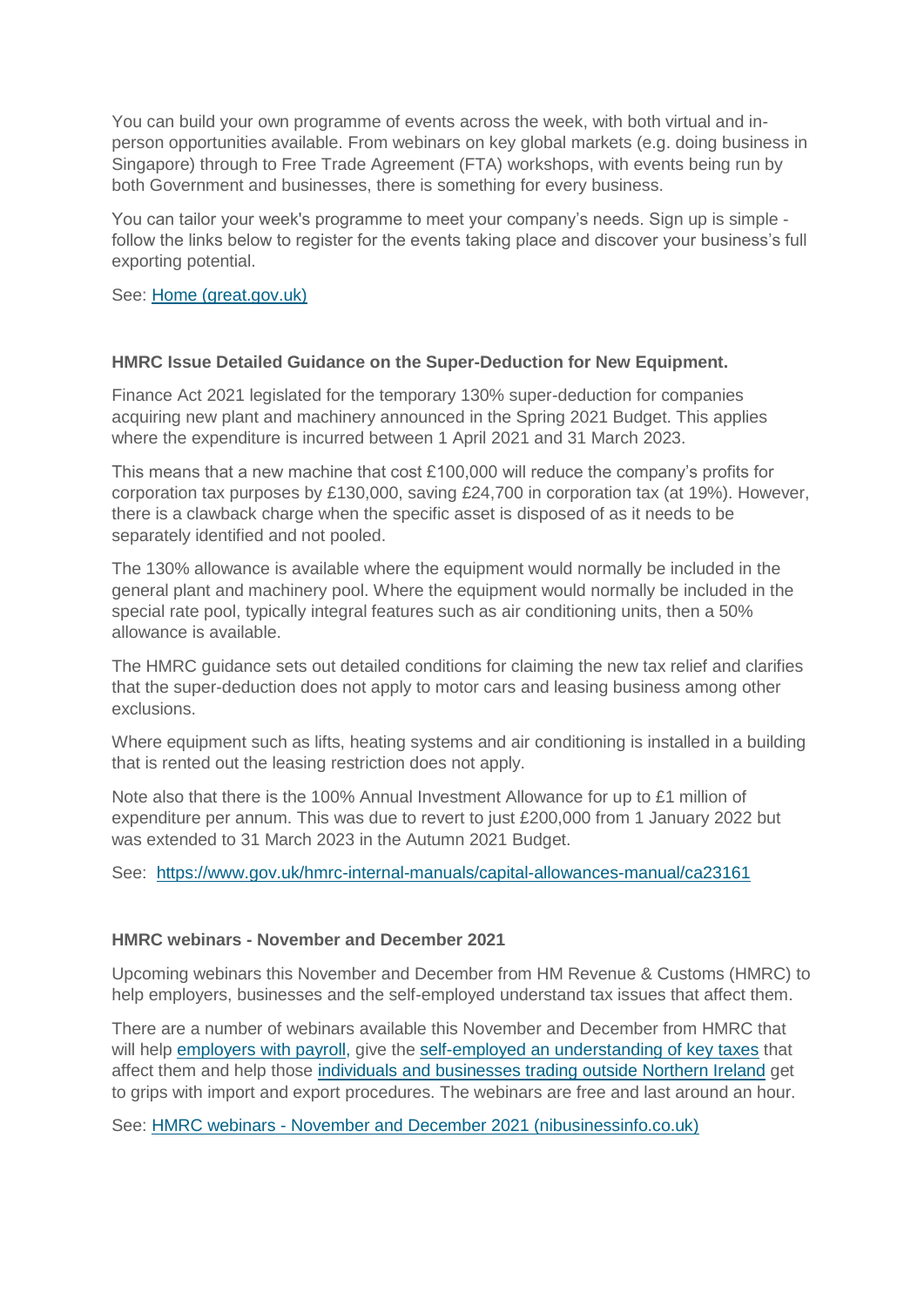# **COVID-19 Business and Financial Planning Support Programme 2021-22 for tourism industry**

The COVID Business and Financial Planning Support Programme 2021-22 from Tourism NI provides advisory support to assist in the development of business and financial recovery plans

This programme is one of several initiatives designed to support the Northern Ireland tourism industry to rebuild, recover and compete in this changed environment.

What assistance is available?

This programme will support the development of recovery plans including:

- a health check and financial plan
- review of business model
- identify funding shortfalls and/or debt restructuring

Tourism NI will aid via its Tourism Enterprise Development Programme to support the development of recovery plans. Successful applicants will be assigned an advisor to work with them in developing these plans.

This process will be fully funded by Tourism NI.

See: [COVID Business & Financial Planning Support Programme 2021 \(tourismni.com\)](https://www.tourismni.com/build-your-business/opportunities-campaigns/covid-business-and-financial-planning-support-programme-2021-2022/)

#### **Economic Recovery Innovation Grant**

Invest Northern Ireland (Invest NI) has launched the Economic Recovery Innovation Grant (ERIG) to support small and medium-sized businesses to develop and implement innovative projects.

ERIG will provide up to £5,000 to help businesses develop new, or improve existing products, services or processes through innovation. The grant will support eligible costs, including:

- **•** testing and developing new products or processes
- equipment
- skills development
- marketing
- consultancy

ERIG is open to any business that can demonstrate it meets all the eligibility criteria.

See: [Economic Recovery Innovation Grant \(nibusinessinfo.co.uk\)](https://www.nibusinessinfo.co.uk/content/economic-recovery-innovation-grant)

#### **Increase to NI Carrier Bag Levy announced**

The Carrier Bag Levy charge in Northern Ireland will increase from 5 pence to 25 pence from 1 April 2022. The Department of Agriculture, Environment and Rural Affairs (DAERA) has announced that the Carrier Bag Levy charge in Northern Ireland will increase from 5 pence